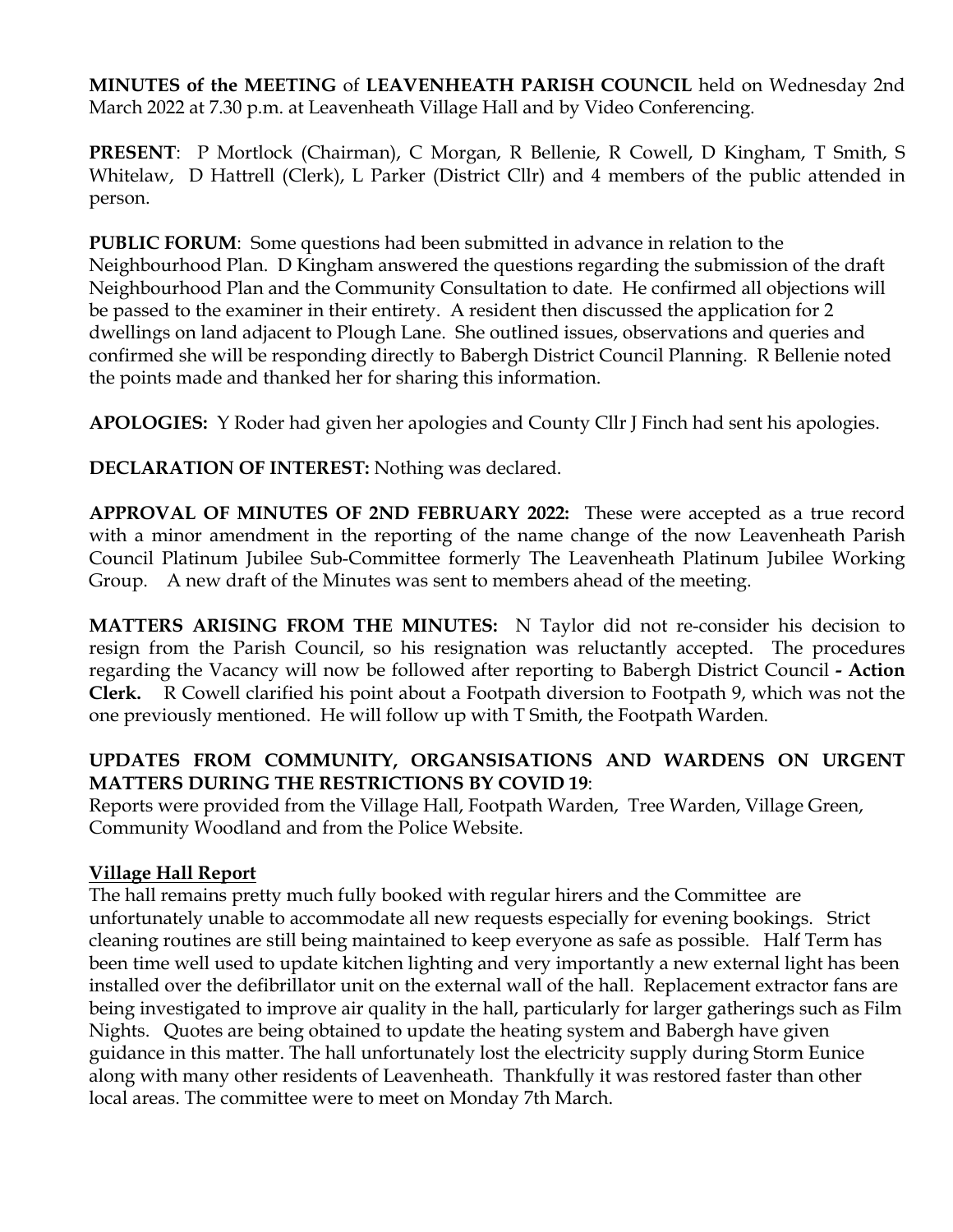**Tree Warden's Report** A number of trees have been damaged and fallen, in and around the village, as a result of Storm Eunice. However, the chairman and T Smith, Tree Warden, spent a day clearing trees and dead branches from Kingsland Lane and Harrow Street. There is a large tree leaning over in Kingsland Lane, this will need a professional to remove and T Smith offered to speak to Pete Irving, Tree Surgeon, following approval from the council. Approval was given accordingly. The tree nursery still has several trees which are to be given away free at the forthcoming Platinum Jubilee Event.

**Footpath Warden's Report** Some major damage occurred to several of the footpaths, in the village, as a result of Storm Eunice. FP18 had two marker post blown over, these have now been repaired and replaced. FP3 had a fence blown down and a tree blocking the route, this too has now been cleared and repaired. FP12 is constantly under water and Pete Irving has kindly agreed to drop a load of wood chipping to soak up the water. A large cherry tree also fell blocking FP12/13, however, this was kindly cleared by Peter Pratt.

#### **Police Report**

The Police website has not been updated for crimes reported in January 2022 The Latest reports were from December 2021 which were reported at last meeting.

#### **Village Green Report**

No report was given.

**BABERGH DISTRICT COUNCIL REPORT:** District Cllr L Parker attended and confirmed the good news that Assington and Newton have just had their Neighbourhood Plans passed by Referendum. There will be an increase of 2% for the District Council proportion of the Council Tax. They were able to deliver a healthy balanced budget helped by the new homes bonus. The Suffolk Devolution deal is evolving which could be good news in the long run. Digital skills assistance is being offered to businesses and empty homes loans are available to bring long term empty homes back into use. After 7 years, L Parker, has come off the Planning Committee and will join Licensing.

**SUFFOLK COUNTY COUNCIL REPORT:** J Finch (County Cllr) had sent apologies, however, his report was circulated ahead. The report gave the dates of the remaining public exhibitions on Bramford to Twinstead National Grid Reinforcement. He recommended the following headings were addressed: -

- *\** proposed route of the new 400kV electricity line
- extent of undergrounding and overgrounding of the new 400kV electricity line
- \* location and form of cable sealing end compounds
- \* removal of the existing 132kV overhead electricity line
- \* location and form of a new Grid Supply Point Substation at Butlers Wood
- \* construction methodology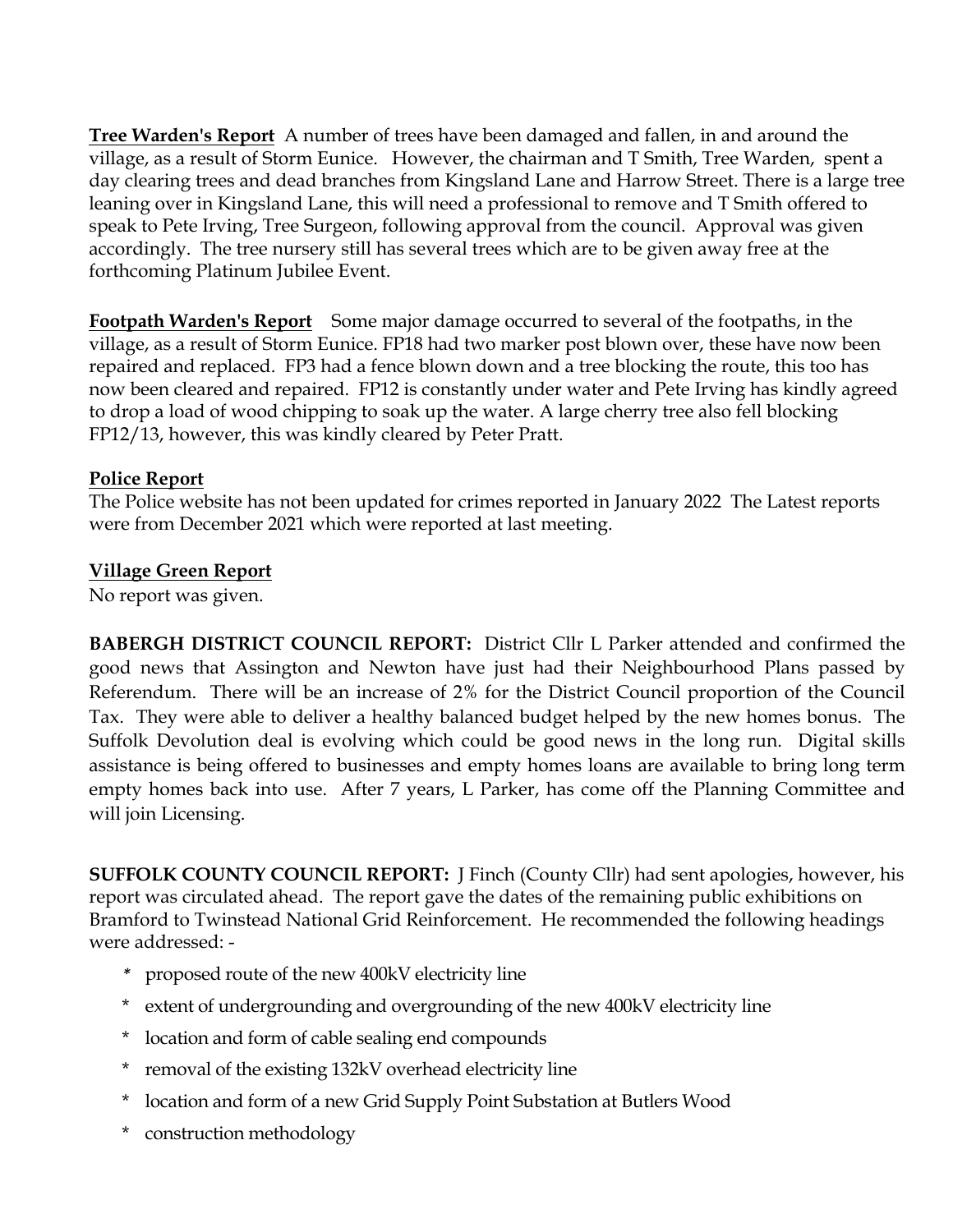- \* likely environmental effects arising from the project
- potential environmental mitigation identified to reduce likely significant effects
- \* preliminary locations for biodiversity net gain and/or wider environmental gains

He was to circulate the draft response from Suffolk County Council and reminded the deadline for submissions was 21st March.

Suffolk County Council and East Suffolk Council have welcomed renewed effort announced by the Department of Business Energy and Industrial Strategy to try to ensure Suffolk Communities benefit from coordinated connections of Offshore wind before 2030. Suffolk was successfully chosen as one of nine areas across the Country to have the opportunity to negotiate a new County Deal. Thankfully Covid rates were falling and all were encouraged to take personal responsibility in deciding which measures to follow. Fostering and Adoption sessions continue and a public art event "The Big Hoot" 2022 will represent the care that foster carers and adopters provide.

T Smith is still waiting to hear from J Finch regarding the flooding issues. It was agreed for him to telephone J Finch to try to progress matters.

**NEIGHBOURHOOD PLANNING UPDATE:** It was confirmed that the draft Neighbourhood Plan was submitted. Babergh District Council have confirmed receipt and our Neighbourhood Planning Group have asked for a time-line which is awaited.

**CORRESPONDENCE:** On-going correspondence was noted by the meeting. T Smith thanked the Clerk and S Whitelaw for assistance given between meeting towards the Jubilee arrangements.

**URGENT HIGHWAYS SAFETY MATTERS**: R Cowell reminded the meeting that he has sent round details of potential cycle path provision. It was agreed to form a working group of Parish Councillors to investigate between meetings and report to Council. D Kingham and T Smith agreed to join R Cowell on the working group.

**FINANCE:** The Bank Balances as at 1st March 2022 are £48140.15 in the Community Account and £15509.93 in the Rate Reward Account making a total of £63650.08.

The following pre-agreed payments were made: -

| Cheque No.            | Amount | Payee          | <b>Details</b>  |
|-----------------------|--------|----------------|-----------------|
| As at 1st March       |        |                |                 |
| Funds Transfer        | 749.52 | Clerk/HMRC/SCC | Staffing costs  |
| <b>Funds Transfer</b> | 520.00 | Compass Point  | NP Fees         |
| <b>Funds Transfer</b> | 168.75 | Fragers        | Jubilee deposit |

**IDEAS TO IMPROVE THE VILLAGE:** Ideas were raised including further cycle paths, organised litter picking which could potentially involve the Scouts. A date during April could be considered. T Smith agreed to discuss with the parents and the young resident who has volunteered to assist the Parish Council during his work for the Duke of Edinburgh award.

**MAINTENANCE OF VILLAGE ASSETS:** As previously stated the Chairman and T Smith spent time following the storm winds driving around the village, not only clearing the fallen trees but also checking the village assets and cutting back overgrown brambles around benches and grit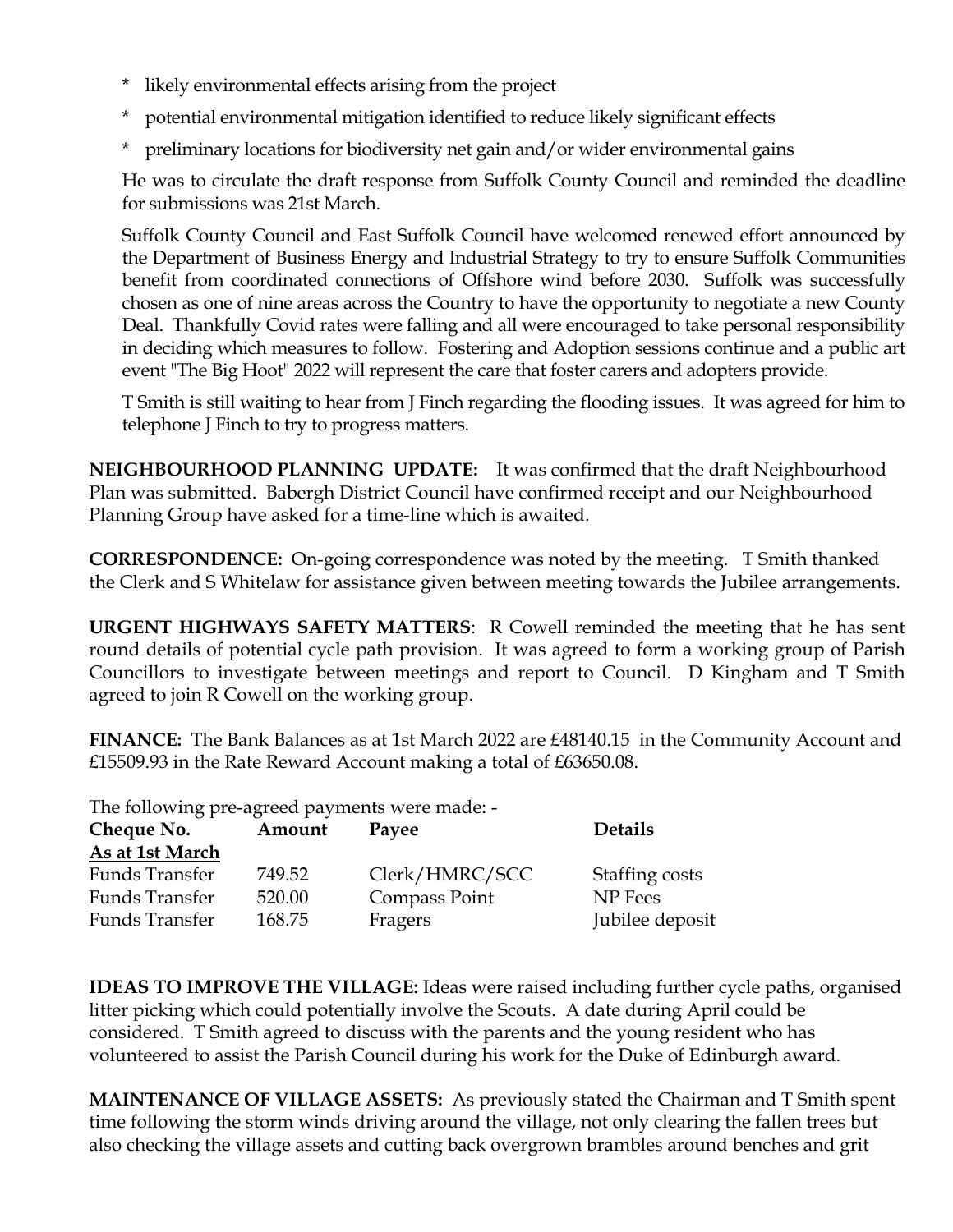bins. The two bus shelters were inspected and it was planned to give them a tidy and hose down later that week. Finally a further inspection of the Leavenheath Village sign, was undertaken and although only twenty years old it is showing considerable signs of wear and tear, the majority of tiles at the base, is either rotten, broken or crumbling away. The paint on the actual sign is also in a poor state of repair and needs a jet wash and re-paint, this would need a professional to undertake the work. The wooden post has also split and requires treatment. We therefore need quotes from a professional to undertake the work. The Chairman confirmed he is researching the Village Sign Repairs currently and he'll keep the Parish Council updated - **Action Chairman**.

**REPORTS AND QUESTIONS FROM CHAIRMAN AND MEMBERS :** In relation to the Platinum Jubilee, the sub-committee met twice last month, and things are moving along at a good pace, with lots of items and facilities booked. T Smith has also submitted an application for a grant from the Arts Council, confirmation of approval is due in early April. In relation to Community Speed Watch the good news is that all the volunteers have now been approved by the Norfolk and Suffolk Police, to commence the first two parts of the training. It was agreed to consider a financial donation of around £1000 from the Parish Council to the Platinum Jubilee arrangements as an Agenda item for the April Meeting - **Action Clerk**. The Clerk will research powers between meetings and check our Section 137 limit - **Action Clerk**. The Village Hall are not charging for hall hire for the event. It was noted the books in the bus shelter are in a poor state. S Whitelaw asked for a regular report on the Footpaths that she can add to our website. T Smith agreed for his Parish Council Report on Footpaths to be used. C Morgan confirmed the Quiet Lanes project is progressing.

The meeting closed at **8.41 p.m**.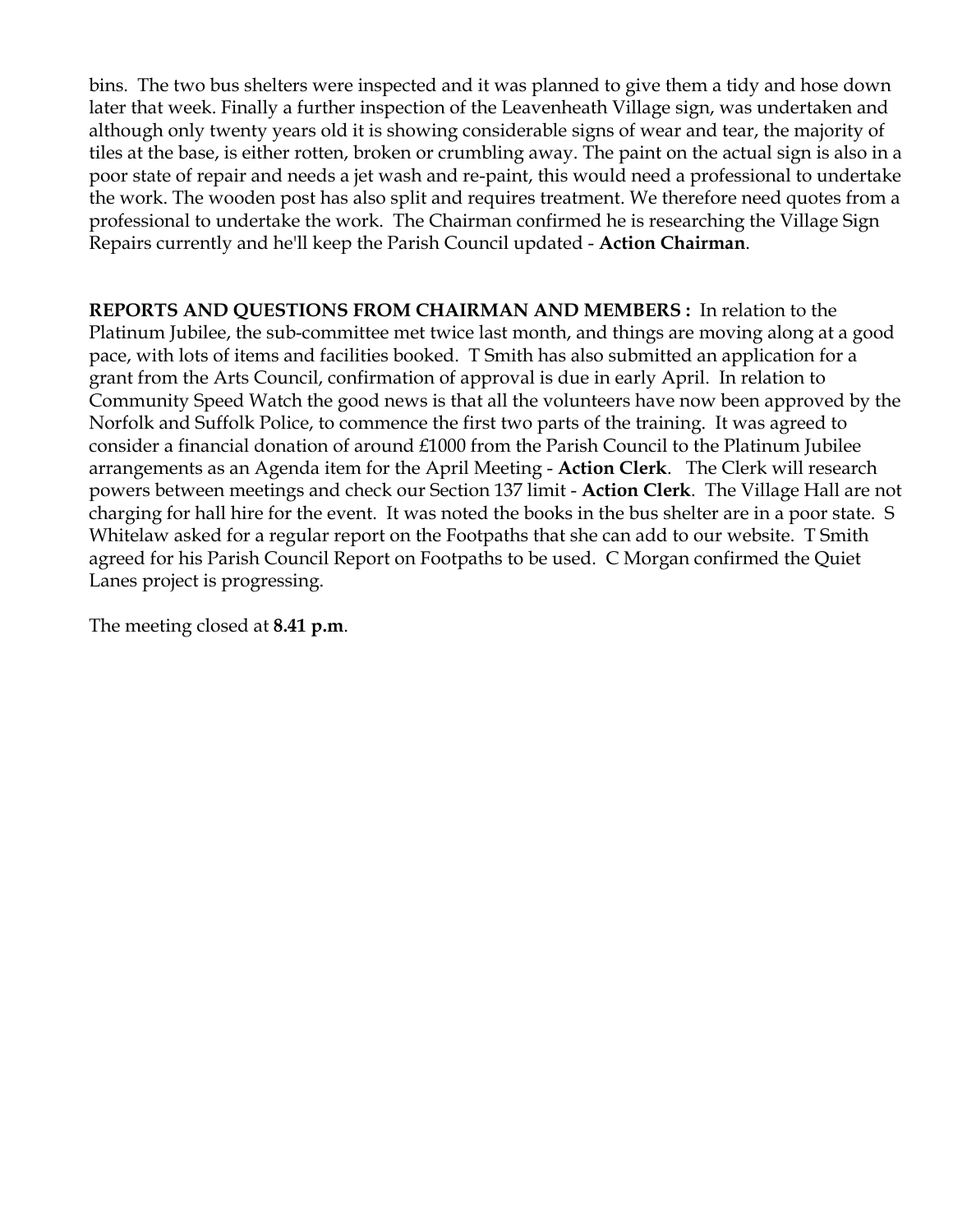## **Planning Meeting on 2nd March 2022**

# **The following Decisions were confirmed by the Planning Authority: -**

A) Planning Permission had been granted for extensions at Elmslea House, Edies Lane - **DC/21/06347.**

B) Planning Permission had been granted for front screen wall to existing vehicular access at Old Well House, Locks Lane - **DC/21/06356**.

C) An Appeal was allowed for rear extension/garden room, loft conversion with roof lights and dormers, reinstatement of chimney and new access at Vincents Farm, Harrow Street - **DC/21/02511 - APP/D3505/D/21/3281098**

D) Planning Permission was granted for rear extensions, render and replacement porch window at 14 Heathlands **- DC/21/06772**

# **The following applications and planning matters were discussed: -**

1) Plough House, Plough Lane - application to convert and extend barn including recent reconsultation - **DC/22/00037.**

This is being considered by the Planning Group between meetings. Some further details relating to highways were awaited and a response will be issued ahead of the deadline.

2) Norton Villa, 14 Nayland Road - re-consultation for use of annex outbuilding as a separate dwellinghouse including 2 new dedicated car parking spaces - **DC/21/06178**.

R Bellenie confirmed that this application has just been refused by the Planning Authority as it is outside the settlement boundary.

3) Hillside, Honey Tye - front porch extension - **DC/22/00363.** 

The Parish Council had **No Objections** between meetings.

4) 8 Stoke Road - work associated with protected oak - **DC/22/00470**.

Both our Tree Warden and Pete Irving, Tree Surgeon, visited the property and concluded that as long as the tree is a minimum of seven meters away from the proposed trench (as per the Arboricultural Method Statement) this should not cause an issue for the protected oak tree. If the excavated trench is any closer, this could result in the death of the tree. Therefore, in principle based on the seven meter proposal, the Parish Council has **No Objections**. However, we confirmed we would listen to and take on board any recommendations from the Babergh Arboricultural Officer should he identify any issues.